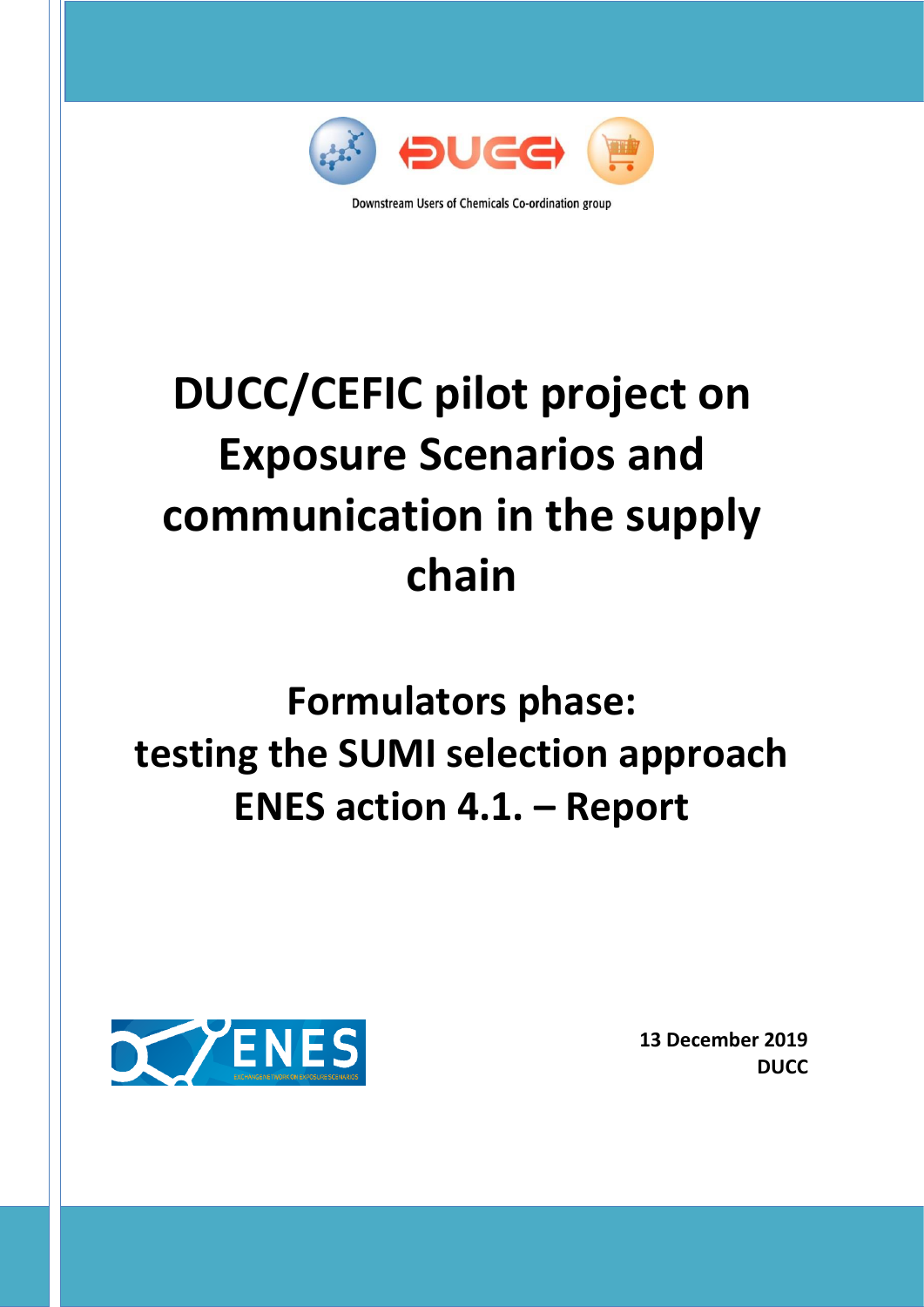# Table of Contents

| Some misunderstandings in the application of the approach and on the target audience of the     |
|-------------------------------------------------------------------------------------------------|
|                                                                                                 |
|                                                                                                 |
| Minimise the efforts for comparing Exposure Scenarios/Contributing Scenarios across suppliers   |
|                                                                                                 |
| Increase understanding on correspondence between GES and downstream sector use maps  12         |
|                                                                                                 |
|                                                                                                 |
| Annex I - Additional information provided to the testers as an introduction to the exercise  14 |
|                                                                                                 |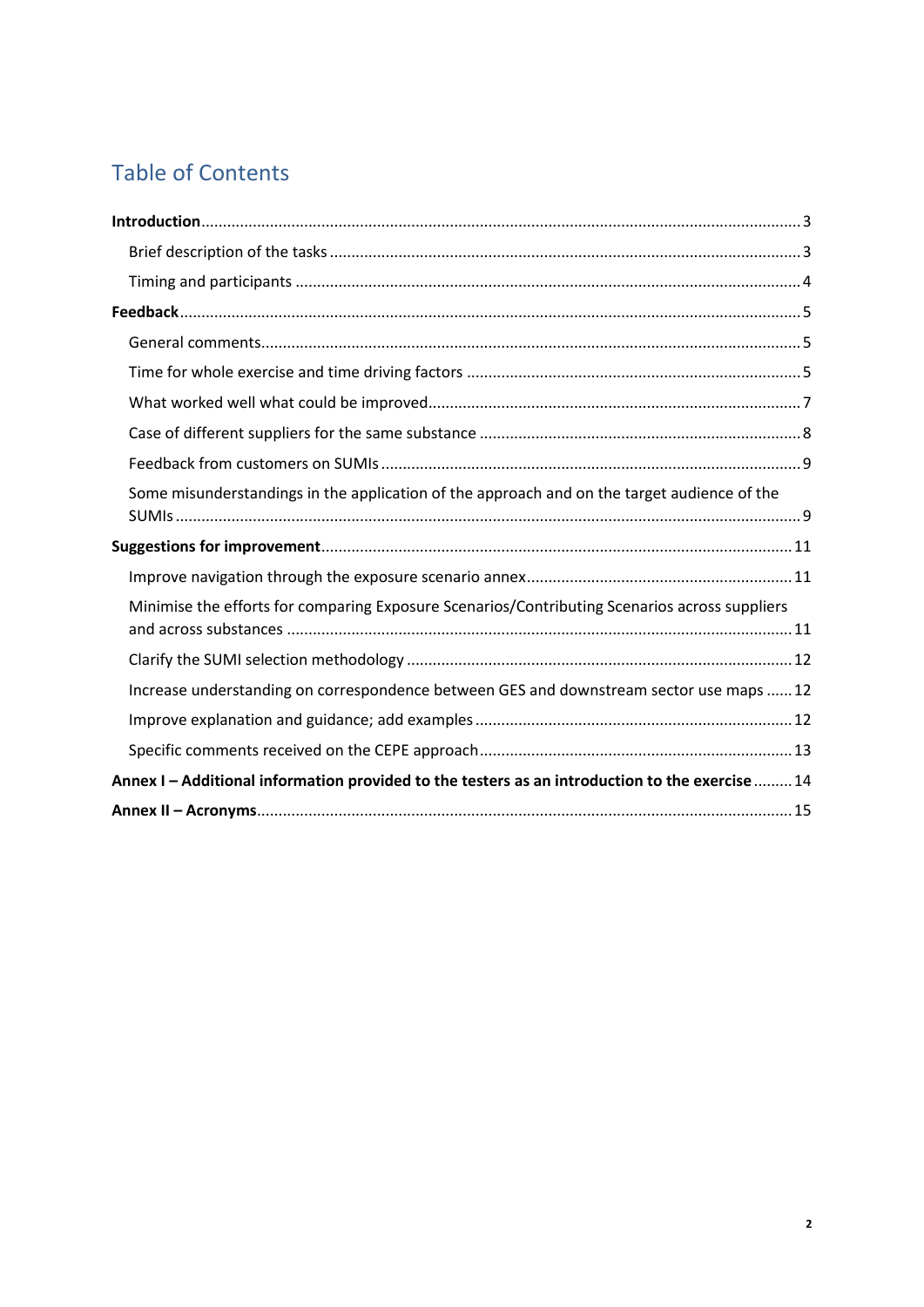## <span id="page-2-0"></span>**Introduction**

The main objective of this phase of the "Pilot project on exposure scenarios and communication in the supply chain" was to collect experience from formulators on processing the exposure scenarios (ESs) received in order to generate safe use information for a mixture by selecting the appropriate **SUMIs – Safe Use of Mixtures Information**.

The SUMI is a template developed by  $DUCC DUCC -$  the Downstream Users of Chemicals Coordination Group, to help formulators in fulfilling their duties under REACH with regards to safe use communication down the supply chain to customers via their product Safety Data Sheets (SDS).

The SUMIs are directly correlated to the **SWEDs** – Sector-specific Workers Exposure Descriptions, which provide the information on use conditions for upstream communication. The SWEDs are one of the elements of the use maps package.

When the registrant uses the SWEDs for their workers' exposure assessment under REACH, a corresponding SUMI will be available for the formulator to forward to his end-users, provided that the conditions described in the correlated SWEDs are met  $-$  e.g. ventilation conditions, etc.

Some of the DUCC members have prepared SUMIs for the most relevant uses within their sector. The SUMIs are a 2-page document with simple and clear instructions, summarising the relevant safe use information to the users of the products, in a standardised way. Additionally, to visualize the conditions of safe use (e.g. use of gloves, respiratory protection) DUCC developed some pictograms  $^1$ .

Under ENES action 2.4 (lead by CEFIC), several exposure scenarios were generated on the basis of sector use maps and on the basis of GES and made available to support the proposed testing for the formulators phase. The following situations have been identified as relevant for collecting further experience from companies when generating safe use information for the mixture, including selecting the adequate SUMI:

- 1. Exposure scenarios for the substances in the mixture are derived from sector use maps "Homogeneous case"
- 1. Exposure scenarios for the substances in the mixture are derived both from sector use maps and ESIG Generic Exposure Scenarios (called GES) – "Heterogeneous case"

The suggestions included in this report result directly from the observations received from the testers and were discussed at the ENES technical workshop on 3-4 September 2019. The outcome of this project provided input to the REACH Review action 3 – aiming at improving the quality of Extended Safety Data Sheets. 2

## <span id="page-2-1"></span>Brief description of the tasks

Volunteering companies were assigned 2 to 3 simple mixtures (2 to 3 classified components per mixture maximum). For each mixture they were asked to derive safe use information for their customers.

<sup>1</sup> Available on th[e DUCC website,](http://www.ducc.eu/) section Publications/Guidance & Tools

<sup>&</sup>lt;sup>2</sup> More information can be found on the background documents for th[e second workshop on RRA 3.](https://echa.europa.eu/-/workshop-on-the-workability-and-quality-of-safety-data-sheets)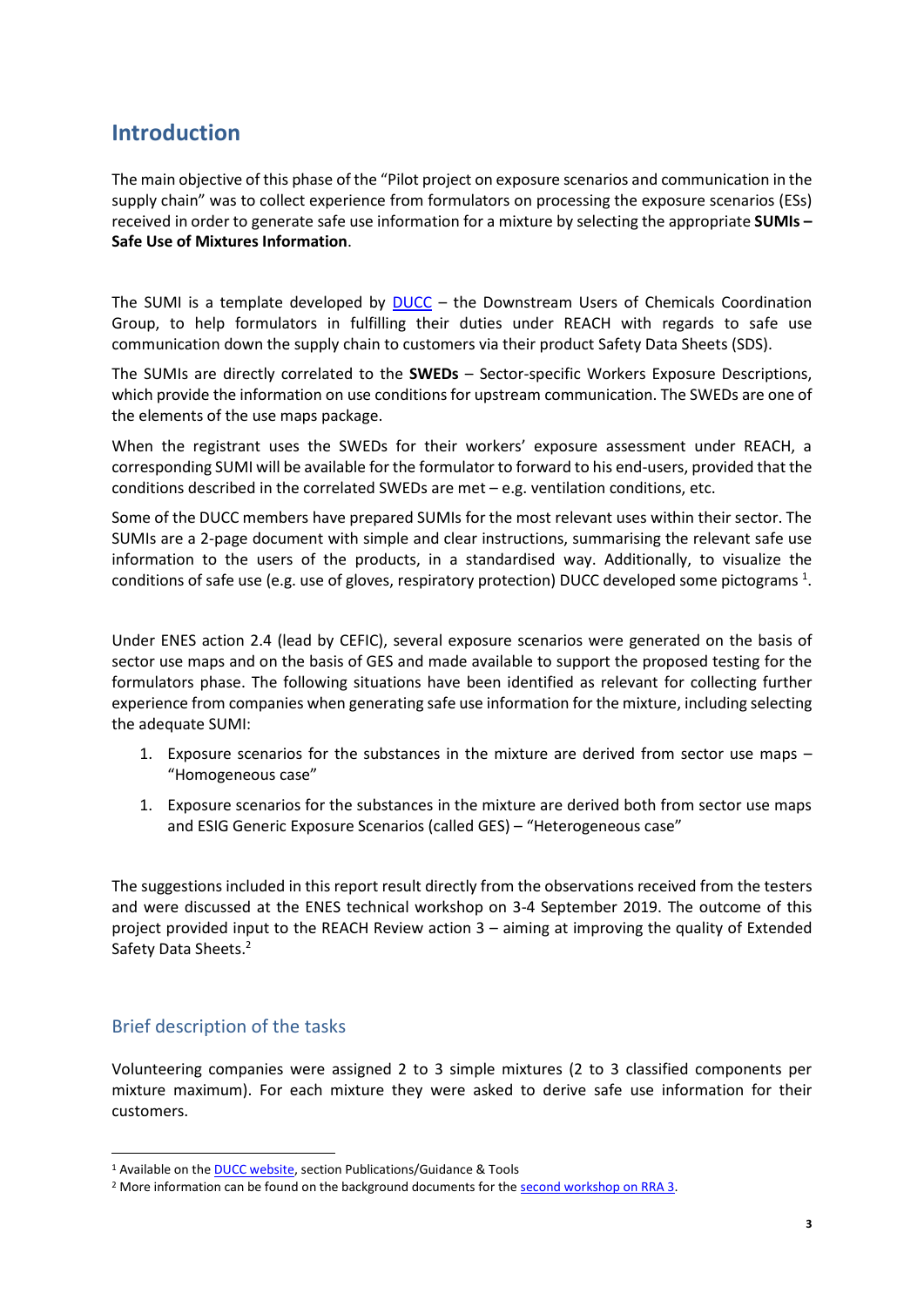As an **input** volunteering companies received:

- $\bullet$  the details on the mixture composition (substances and concentration)<sup>3</sup>
- the description of the use of the mixture
- the mixture SDS with ESs annexed for each classified substance in the mixture <sup>4</sup>
- the SUMIs and the specific instructions developed by sectors (A.I.S.E., CEPE, EFCC and FEICA) to support them in applying the SUMI selection method

As an **output**, companies were asked to:

- provide the derived safe use information for mixtures they would communicate to their customers for the mixtures assigned
- fill in a short feedback form to report any difficulty they may have encountered in following the instructions for selection of the relevant SUMIs or any improvement needs they would have identified

### <span id="page-3-0"></span>Timing and participants

This exercise ran between March and April 2019. In the following table the final number of testers is presented for each sector:

| <b>Sector</b>                                             | <b>Number of feedback</b><br>forms received |
|-----------------------------------------------------------|---------------------------------------------|
| A.I.S.E.<br><b>Detergents and Maintenance</b><br>products | 10                                          |
| <b>CEPE</b><br><b>Paints and Coatings</b>                 | 11                                          |
| <b>EFCC</b><br><b>Construction Chemicals</b>              | 3                                           |
| <b>FEICA</b><br><b>Adhesives and Sealants</b>             | 12                                          |
| <b>TOTAL</b>                                              | 35                                          |

<sup>&</sup>lt;sup>3</sup> To be selected by A.I.S.E., EFCC and FEICA

<sup>4</sup> The exposure scenarios received will have been generated based on use maps from A.I.S.E., EFCC and FEICA and/or GESs from ESIG, as part of the Cefic Pilot II on ESs and communication in the supply chain – ENES action 2.4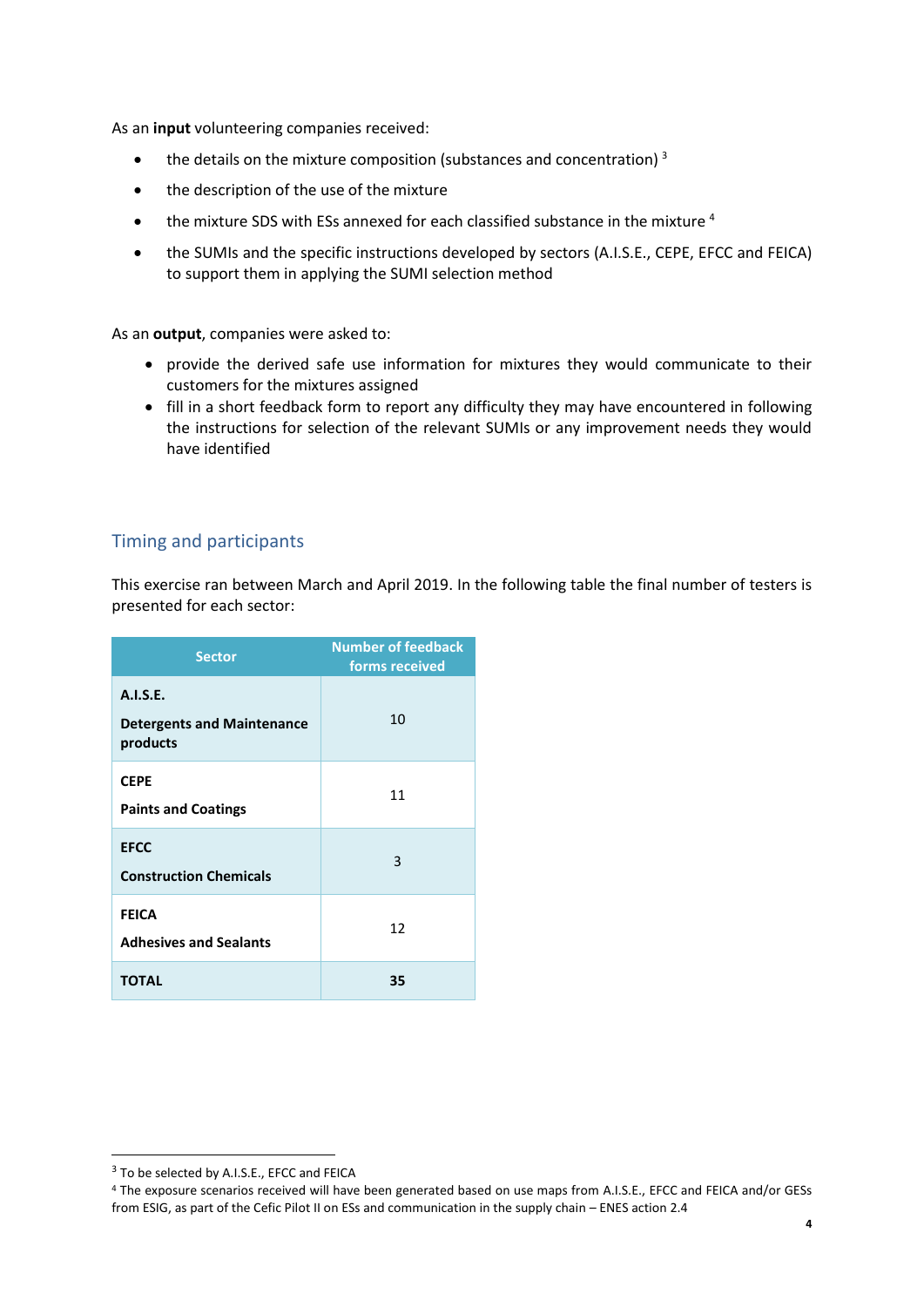## <span id="page-4-0"></span>**Feedback**

## <span id="page-4-1"></span>General comments

- The SWED/SUMI approach was generally understood;
- The application of use maps concept (with standardised uses for each sector, with codes for the different contributing activities) is easy, quick and straightforward if the person is familiar with it;
- In most cases the exercise was complete, i.e. it was possible to identify a SUMI that correctly describes the conditions of use to be communicated downstream / uses of the mixture;
- Heterogeneous case is more difficult/burdensome than homogeneous case (in one sector the SUMI could not be identified/validated);
- There were some difficulties in performing the exercise when the SWED code was not indicated consistently throughout the document (e.g. no reference to the A.I.S.E. SWED code in the contributing scenarios themselves, only in the overview table)

## <span id="page-4-2"></span>Time for whole exercise and time driving factors

In the feedback forms, testers reported having spent between 1 hour and more than one day to apply the SUMI selection methodology and select the relevant SUMIs for the mixtures designed by the sectors – further detail is provided in the second table below.

The time reported included the time required to get familiar with the method in general (most testers applied the method for the first time), and the time required to get familiar with the testing material provided.

| A.I.S.E.  | <b>CEPE</b>       | <b>FEICA</b> | <b>EFCC</b>           |
|-----------|-------------------|--------------|-----------------------|
| 2.5h      | $1h - \geq 1$ day | $2.5h - 4h1$ | 1.5 h – 2.5 h $^{56}$ |
| (average) |                   |              |                       |

During this exercise, some differences between sectors have been identified. Some reasons could be provided for that:

- For the CEPE testing, the exposure scenarios were not based on CEPE use maps;
- In the case of FEICA, individual checks of the exposure scenario conditions were performed<sup>7</sup>;
- For CEPE and EFCC not all volunteers have followed the instructions;
- differences in the instructions and complexity of the test cases that were provided by the sectors.

Testers were asked to specify how much time was required to apply each step of the method and to report possible difficulties encountered at each step. The table below summarises the key elements reported, for each step:

<sup>5</sup> The different individual OCs/RMMs were checked for the different SWEDs and ESs, which increased the overall time. <sup>6</sup> Average time taken, except when instructions were not followed.

<sup>7</sup> The use-identification took 30 minutes in average. However, for internal purposes, the different individual OCs/RMMs were checked for the different SWEDs and ESs, which increased the overall time. This step is *not* needed in the SUMI approach.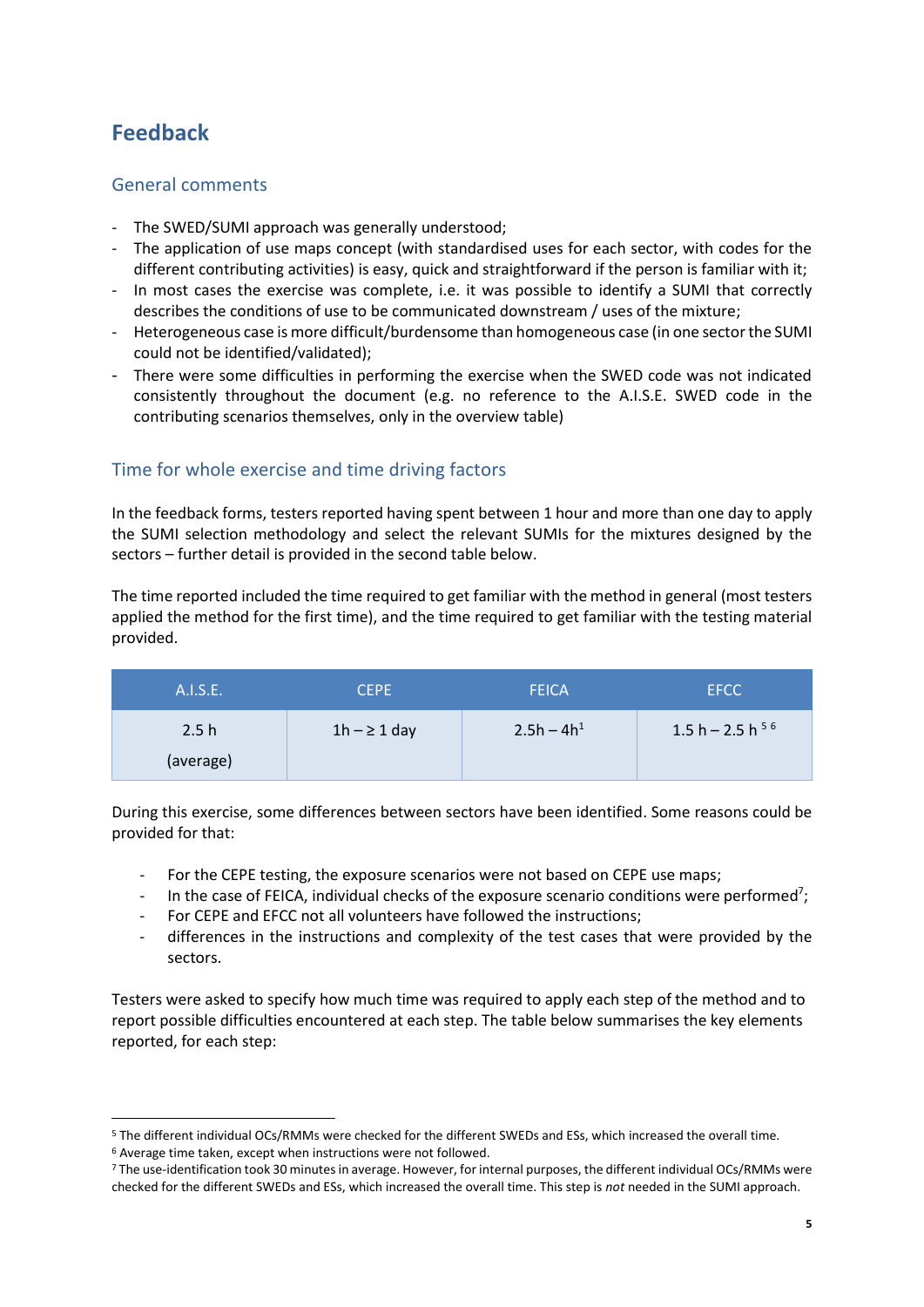| <b>Step</b>                                                                                                                    | Time taken <sup>8</sup> | <b>Comments</b>                                                                                                                                                                                                                                                                                                                                                                                                                                                                                                                             |
|--------------------------------------------------------------------------------------------------------------------------------|-------------------------|---------------------------------------------------------------------------------------------------------------------------------------------------------------------------------------------------------------------------------------------------------------------------------------------------------------------------------------------------------------------------------------------------------------------------------------------------------------------------------------------------------------------------------------------|
| 1<br>Identifying the uses/<br>contributing activity in<br>the sector use map                                                   | 5-40 min                | - Possible for most testers<br>- Easy task for vast majority of testers<br>- Uses generally correctly identified by the<br>testers                                                                                                                                                                                                                                                                                                                                                                                                          |
| $\overline{2}$<br><b>Identifying relevant ES</b><br>/ [use(s) and<br>contributing activities]<br>in ext-SDS<br>check for SWEDs | 10 - 120 min            | - At least one ES was found by most testers,<br>even all of them in some sectors, but not<br>always easily 9<br>- Useful to have use code in the exposure<br>scenario                                                                                                                                                                                                                                                                                                                                                                       |
| 3<br><b>Comparing conditions</b><br>of use/SWEDs from<br>different Exposure<br>Scenarios <sup>10</sup>                         |                         | - relatively easy if relevant information (i.e.<br>OCs/RMMS) is available<br>- burdensome/time consuming if relevant<br>information is missing                                                                                                                                                                                                                                                                                                                                                                                              |
| 4<br><b>Identify appropriate</b><br><b>SUMI</b>                                                                                | Up to 4h                | - For the homogeneous case, this may become<br>difficult if the SWED code is not indicated<br>consistently throughout the document<br>- For the heterogeneous case, it is difficult to<br>conclude on safe use when conditions in the<br>received ES don't match with those in the<br>sector SWEDs/SUMIs<br>-sometimes different SUMIs were chosen for<br>the same scenario by different testers <sup>11</sup><br>-For CEPE, the OCs and RMMs needed (i.e.<br>included in the incoming ES) were stricter<br>than the ones in the CEPE SUMIs |

 $8$  This represents the minimum and maximum time that the task took for all sectors.

<sup>&</sup>lt;sup>9</sup> For CEPE: this task was not straightforward since the ES used in this pilot were not based on the CEPE use maps. In some cases, it was possible to find an ES that covered the use of the sector, but all content of that ES had to be checked.

<sup>&</sup>lt;sup>10</sup> This task is always needed in the heterogeneous case. For the homogeneous case, the task was also performed by one sector, for other purposes.

<sup>&</sup>lt;sup>11</sup> The project team believes that this was due to some misunderstanding, therefore one of the conclusions of this project is that more guidance/clarification is needed. Please refer to the related part of this document for more details.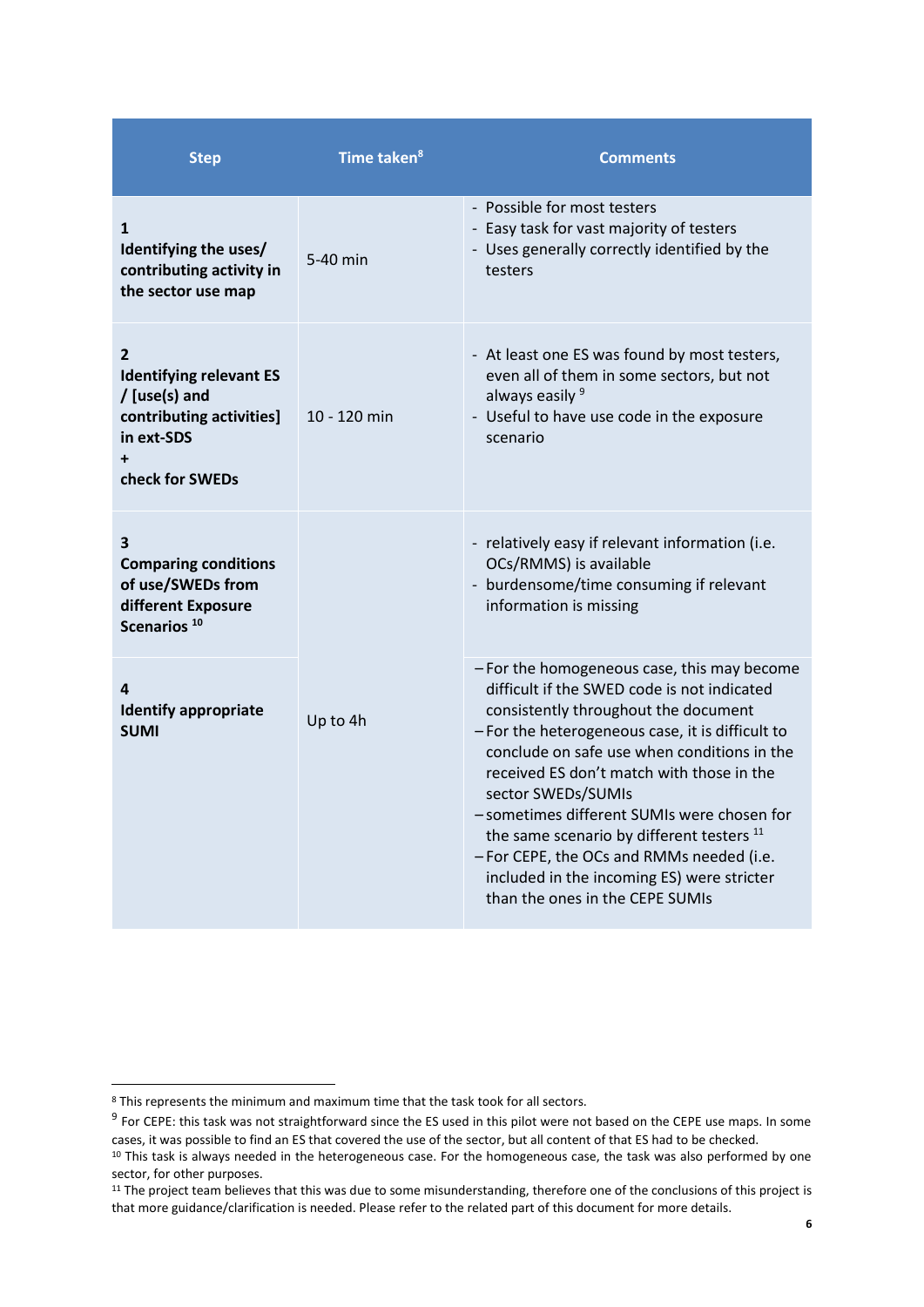## <span id="page-6-0"></span>What worked well what could be improved

| <b>EXPOSURE</b><br><b>SCENARIO</b> | Format/Template<br>Appreciation of "harmonized"<br>(Chesar) template + Table of<br>Contents<br>ToC positive/helpful aspects: if<br>hyperlinks are provided<br>Content<br>Very clear and complete which<br>is not always the case in "real<br>life" | <b>ToC</b><br>- Could include additional information: e.g.<br>use code<br>- Could be improved to make it easier to read<br>and distinguish individual ES<br>Title<br>- In some cases, the title was too generic:<br>"Various products; Various sectors". The<br>result was that for one sector, respondents<br>were not always able to distinguish if an ES<br>was coming from GES or a sector use map.<br>Format/Template<br>- Use code is not mentioned<br>- SWED codes not being mentioned<br>consistently throughout the document. No<br>reference to the SWED code in the CS<br>themselves, only in the overview table.<br>Content<br>- Some of the ESs received from different<br>suppliers had differences in some<br>parameters (concentration, OC/RMM,<br>SWED covered) |
|------------------------------------|----------------------------------------------------------------------------------------------------------------------------------------------------------------------------------------------------------------------------------------------------|----------------------------------------------------------------------------------------------------------------------------------------------------------------------------------------------------------------------------------------------------------------------------------------------------------------------------------------------------------------------------------------------------------------------------------------------------------------------------------------------------------------------------------------------------------------------------------------------------------------------------------------------------------------------------------------------------------------------------------------------------------------------------------|
| USE MAP /<br><b>SWED</b>           | Homogeneous case<br>- Identification of uses in the Use<br>Maps is straightforward<br>- Identification of SWED code in<br>the ES is straightforward                                                                                                | Heterogeneous case<br>- Comparison of conditions of use between<br>ES and SWED/SUMI is more complicated<br>when compared with the "simple"<br>identification of the SWED code in the<br>homogeneous case<br>General comment<br>- Concept would be very helpful when<br>implemented broadly. ESs are currently<br>often not generated based on Use maps<br>(and therefore they don't contain a SWED<br>code)                                                                                                                                                                                                                                                                                                                                                                      |
| <b>SUMIS</b>                       | - Very user-friendly                                                                                                                                                                                                                               | - Lack of clarity on how to choose the SUMI<br>considering the product's<br>hazard/classification                                                                                                                                                                                                                                                                                                                                                                                                                                                                                                                                                                                                                                                                                |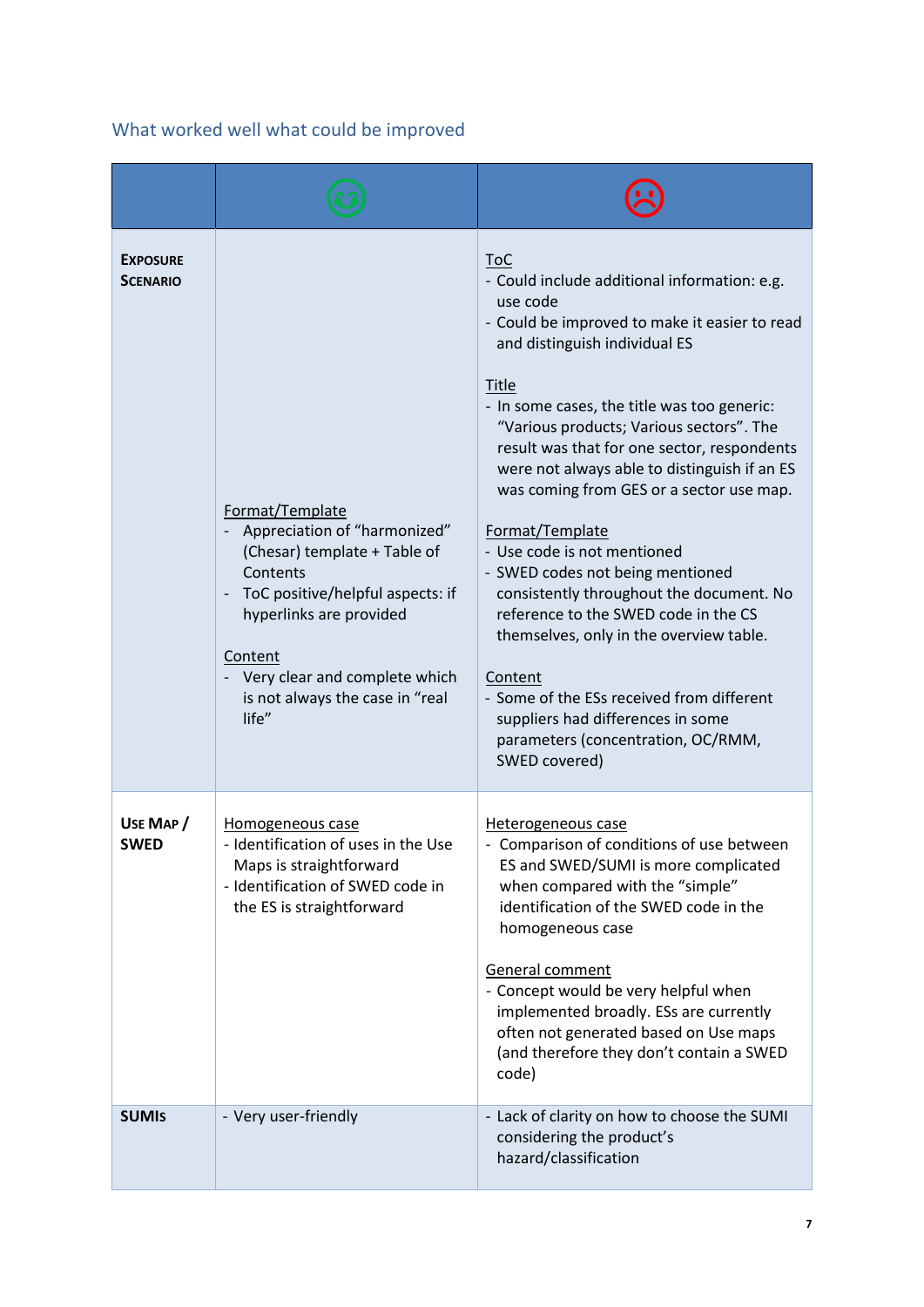| <b>GES</b>                                         | - Indication of ESVOC SpERC code<br>in the ES helpful as it allowed to<br>conclude that the ES was based<br>on GES<br>- The GES/Sector use map mapping<br>table is useful | <b>ToC</b><br>- Not known to most of the participants<br>$Title + OC + other info$<br>- Not tailored made to sectors<br>PROCs/OCs<br>- Don't match with those from sectors<br>Content of ES<br>- Needs to be checked in detail, like a<br>standard DU compliance check /<br>simplification brought to formulators of<br>end-use mixtures by use maps/SWEDs<br>concept is lost<br>- The safe use information for mixtures will<br>need to be derived individually for the ESs<br>based on GES<br>- If to be used in certain sectors, they would<br>choose to work with suppliers for making<br>them move to SWEDs approach<br>- No possibility to use sector SUMIs because<br>there is no SWED assigned<br>- For some sectors, the conditions were<br>sometimes inconsistent with reality (e.g.<br>outdoor in PROC 8a) |
|----------------------------------------------------|---------------------------------------------------------------------------------------------------------------------------------------------------------------------------|-----------------------------------------------------------------------------------------------------------------------------------------------------------------------------------------------------------------------------------------------------------------------------------------------------------------------------------------------------------------------------------------------------------------------------------------------------------------------------------------------------------------------------------------------------------------------------------------------------------------------------------------------------------------------------------------------------------------------------------------------------------------------------------------------------------------------|
| <b>OTHER</b><br><b>SPECIFIC</b><br><b>COMMENTS</b> | CEPE approach<br>- the titles of ES that were based<br>on GES were clearer <sup>12</sup>                                                                                  | <b>CEPE</b> approach<br>- Some relevant Phys-Chem information<br>missing or not directly usable (MW, vapour<br>pressure)                                                                                                                                                                                                                                                                                                                                                                                                                                                                                                                                                                                                                                                                                              |

### <span id="page-7-0"></span>Case of different suppliers for the same substance

Differences between the exposure scenarios received were observed, both in the homogeneous and heterogeneous case.

One reason cited for the heterogeneous case is the different sources (use maps and GES)<sup>13</sup>. Another reason, not mentioned by the testers, but confirmed by the project team is that sometimes registrants have deviated from the use maps/SWED input.

Examples of differences include concentration, OC/RMM and SWED covered.

 $12$  The most probable reason behind this comment is since the ES used in the CEPE exercise were not based on the CEPE use maps. In other words, the titles of the ES based on the GES were clearer to CEPE because the other ES were based on other sectors' use maps and, therefore, not reflecting the uses of CEPE.

<sup>&</sup>lt;sup>13</sup> Chapters 2.6 and 3.6. from the registrants' phase report provide more details on the differences between GES and use maps.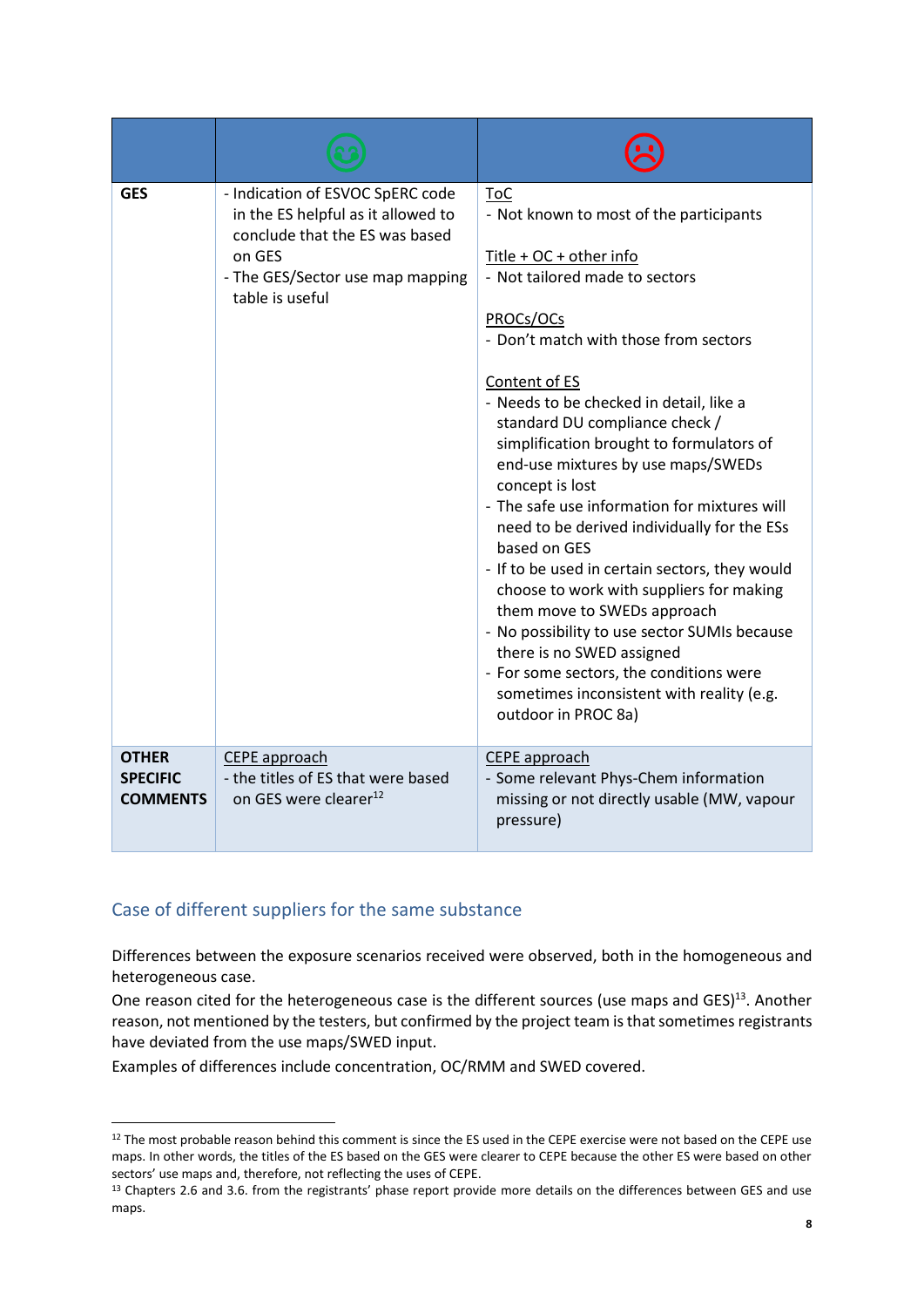## <span id="page-8-0"></span>Feedback from customers on SUMIs

| A.I.S.E.                                                                                                                                                                                                                                                                                                             |                                                                                                                                                                                       |  |
|----------------------------------------------------------------------------------------------------------------------------------------------------------------------------------------------------------------------------------------------------------------------------------------------------------------------|---------------------------------------------------------------------------------------------------------------------------------------------------------------------------------------|--|
| - clear and user-friendly<br>- request for inclusion of CLP classification -<br>not possible because SUMIs related to use<br>(not product specific)<br>- smart tool                                                                                                                                                  | more practice needed<br>$\qquad \qquad \blacksquare$                                                                                                                                  |  |
| <b>CEPE (previous consultation/testers' views)</b>                                                                                                                                                                                                                                                                   |                                                                                                                                                                                       |  |
| - adequate<br>- sufficient<br>- nice way of presenting information<br>- good overview of information required for a<br>number of stages                                                                                                                                                                              | - Process description and RMM advice needs<br>to be clearer/less vague $\rightarrow$ in the meantime<br>process descriptions were updated;<br>reference to SDS section 8 for the RMMs |  |
| <b>General comments</b>                                                                                                                                                                                                                                                                                              |                                                                                                                                                                                       |  |
| - the value of providing the information in a<br>clear format, with simple language and<br>pictograms so as to facilitate people creating<br>workplace instructions.                                                                                                                                                 |                                                                                                                                                                                       |  |
| Comment particularly addressing the similarity of a REACH CSA output and an OSH workplace<br>risk assessment, in terms of risk management advise for workers                                                                                                                                                         |                                                                                                                                                                                       |  |
| - Information in SUMI is no more than needed for CAD; duplication with no added value for DU<br>- very generic; would be met by the output of the Chemical Agents Directive risk assessment for<br>the use of the mixture and could mostly be drawn from the main body of the SDS related to<br>personal protection. |                                                                                                                                                                                       |  |

## <span id="page-8-1"></span>Some misunderstandings in the application of the approach and on the target audience of the SUMIs

• The activities not covered in the ES received, i.e. that were missing, were identified by most participants, but some still selected the SUMI for that(those) activity(activities) to be attached to the mixture SDS

 $\rightarrow$  incorrect application of the approach: the result of the approach is that one or few SUMIs are identified as covering all the conditions of use from the ES received and relevant for the mixture produced. A SUMI cannot be attached to the mixture SDS if the respective use is not covered in any of the ES received.

• When trying to identify the relevant ES for the use in question, is not necessary to compare the SWEDs contents to the ES contents, comparison of use titles should be enough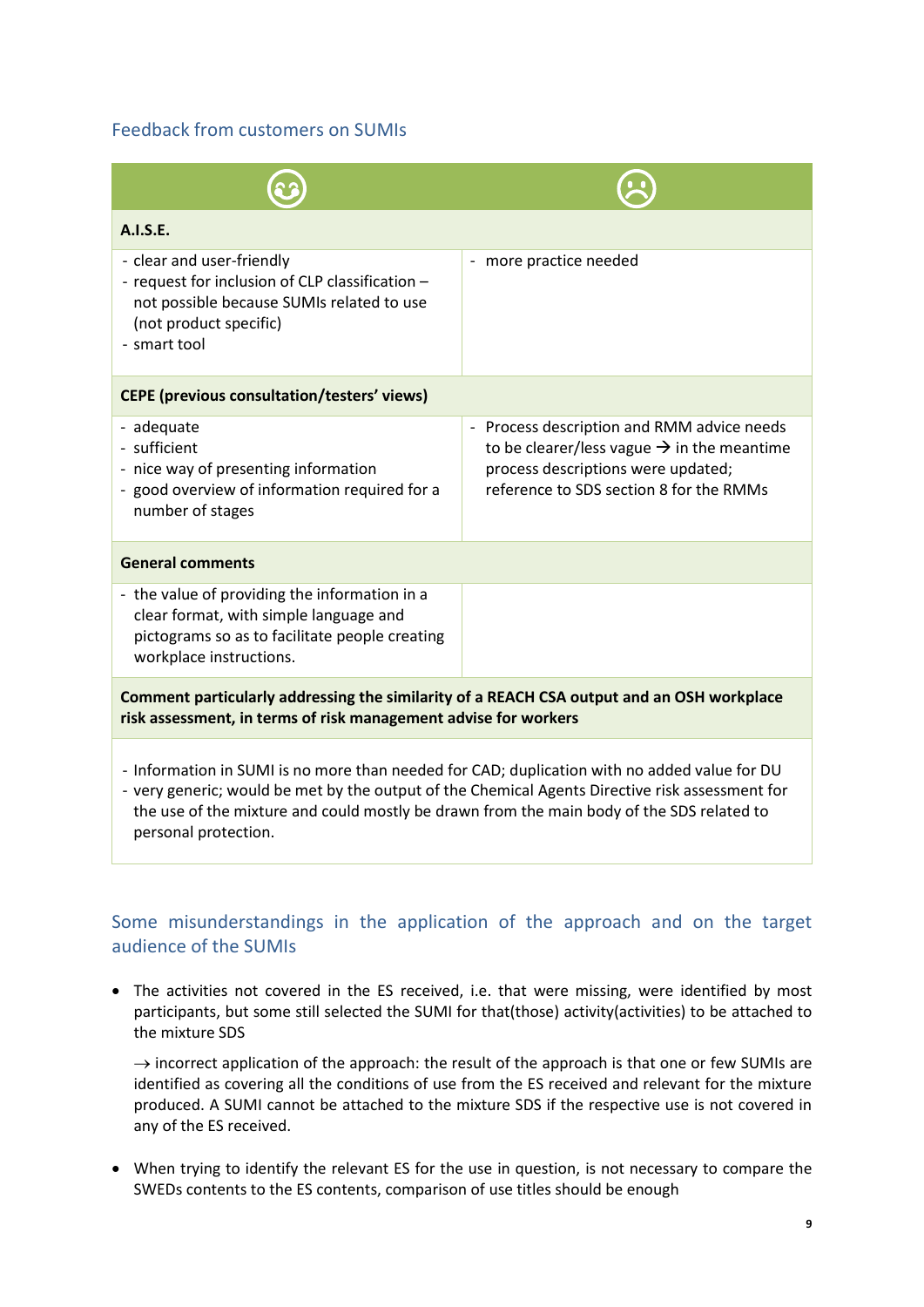$\rightarrow$  the conformity check by the formulator is a stepwise approach. The first step is to check the use titles. The SWEDs, i.e. the OCs/RMMS of the different contributing activities, are only to be checked as a second step, for the uses chosen on the first step.

• The SUMIs' recipients are end-users of chemicals, not the registrants (who will use the SWEDs instead). The SUMIs include information, some already included in the main body of the SDS, to explain how the products can be used safely, in a language easy to understand. The information in the SUMI can also provide support to the workplace safety assessment.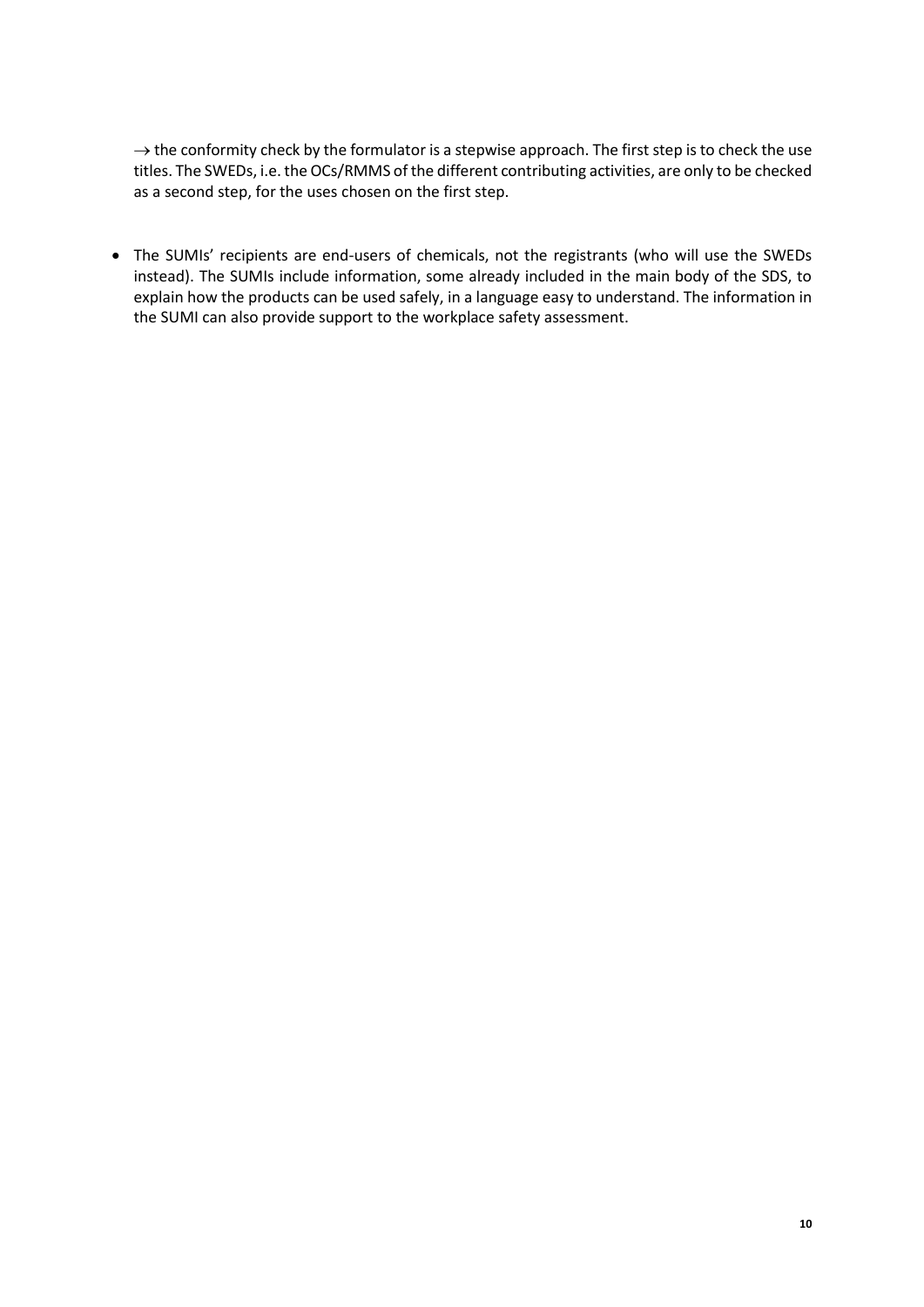## <span id="page-10-0"></span>**Suggestions for improvement**

### <span id="page-10-1"></span>Improve navigation through the exposure scenario annex

- Improve the **Table of Contents** (ToC) of the SDS Annex:
	- $\circ$  Add use code (from use map)<sup>14</sup>

(so that recipients of the ESs can identify on which basis the assessment has been done by registrants, and can more easily identify the use relevant to him)

- o Include hyperlinks to the ES itself
- Improve **the title section of each ES:**
	- o Add use code (from use map)
	- o Always provide SWED code for the contributing scenarios, if the conditions of use from the SWEDs are not modified
	- o Include the "last revision date" for each exposure assessment input (SWED, SpERC)
	- o Consider including concentration into the overview table in the ES title section

| ES / Use name      |              |               |                          |                          |                     |
|--------------------|--------------|---------------|--------------------------|--------------------------|---------------------|
| <b>Environment</b> | ERC<br>Code  | SpERC<br>code | Last<br>revision<br>date | M-safe                   |                     |
| 1.                 |              |               |                          |                          |                     |
| 2.                 |              |               |                          |                          |                     |
| 3.<br>()           |              |               |                          |                          | CS                  |
| Worker             | PROC<br>Code | SWED<br>code  | Last<br>revision<br>date | Maximum<br>concentration | number +<br>CS name |
| 1.                 |              |               |                          |                          |                     |
| 2.                 |              |               |                          |                          |                     |
| 3.                 |              |               |                          |                          |                     |
| ()                 |              |               |                          |                          |                     |

Example on how the **title section** of each exposure scenario could be improved:

Obs: example for a professional use

## <span id="page-10-2"></span>Minimise the efforts for comparing Exposure Scenarios/Contributing Scenarios across suppliers and across substances

- Include SWED reference into the ES to limit comparison of OC/RMM to spot-checks only
- Don't include the SWED code in the ES if the assessor has deviated from the OCs/RMMs in the SWED/use maps

<sup>&</sup>lt;sup>14</sup> To note that the use code will include the name of the sector, therefore facilitating the identification of the uses by the formulator.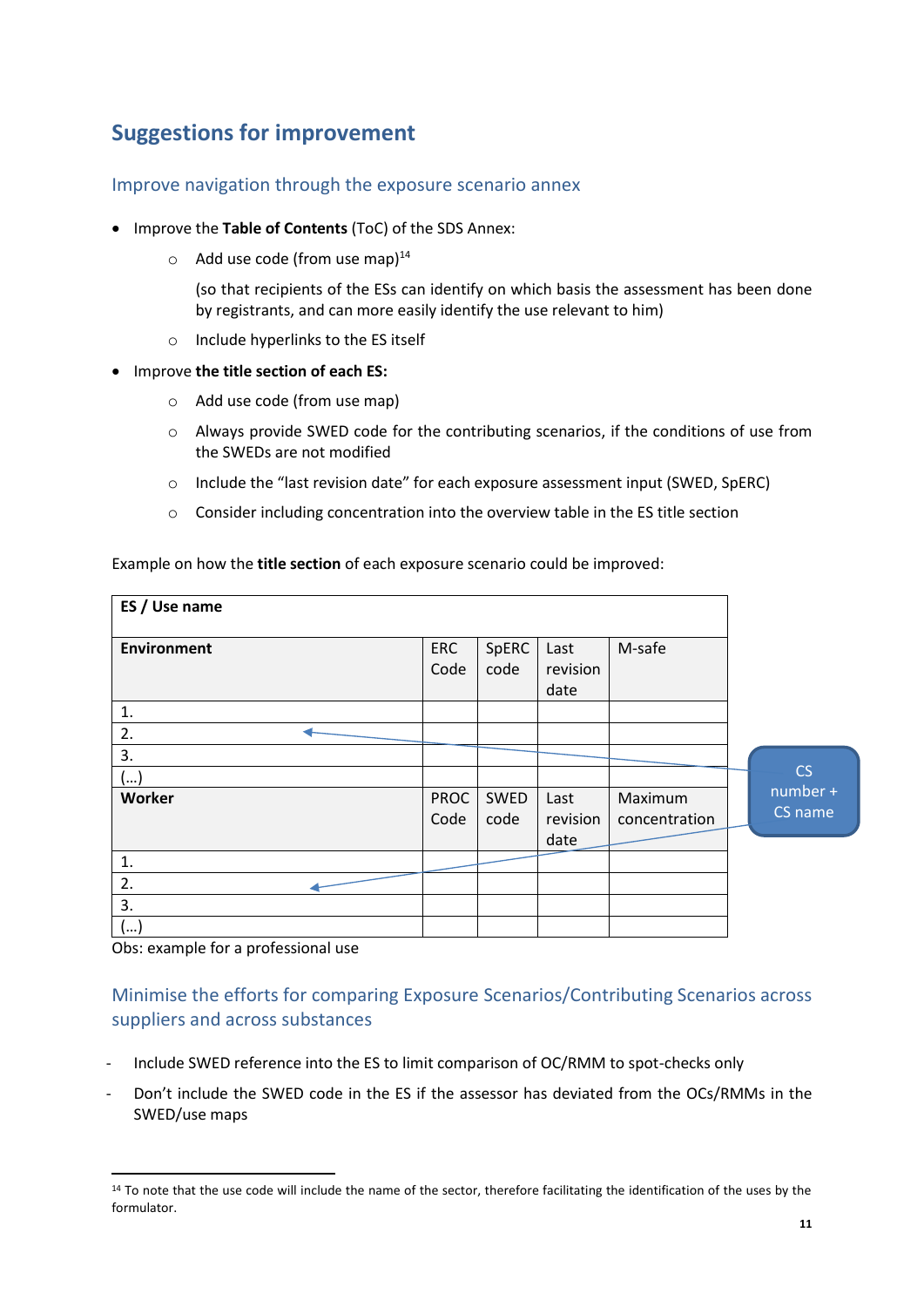It is important to note that one of the features of the SWED/SUMI approach is that the SWED code will be provided in the exposure scenario, to allow an easy identification of the use/contributing activity in question by the formulator who receives the exposure scenario as well as a confirmation that the OC/RMM described in the use maps and in the SUMI have been used for the assessment.

In Chesar, the SWED code from the use maps is communicated in the exposure scenario if the risk assessor has kept the input parameters from the use maps. On the contrary, if the risk assessor changed the input parameters included in the SWED, the code is not communicated in the exposure scenario.

## <span id="page-11-0"></span>Clarify the SUMI selection methodology

- How does the mixture classification (for local effects) impacts on the SUMI selection? <sup>15</sup>
- How to select the right SUMI when the required risk management levels across the substances in the mixture (at the concentration required for the technical performance) are different?

## <span id="page-11-1"></span>Increase understanding on correspondence between GES and downstream sector use maps

- Increase understanding on correspondence of GES and sector use maps/contributing activities; include explanations into the sector guidance; mention link to ESIG GES mapping table  $\rightarrow$  this is already being considered by some DUCC sectors
- For ESs generated with GES: include sector in the ES title (sometimes the name of the GES is too generic). This would require e.g. use codes for GES.

### <span id="page-11-2"></span>Improve explanation and guidance; add examples

- The use maps (including SWED and SUMI) concept/approach needs further explanation for beginners (registrants, new-coming sectors, formulators, end-users)
- Clarify with registrants that the SWED code can only be included in the ES if nothing has been changed, i.e. the OCs/RMMs in the SWEDs were not changed when doing the risk assessment
- Clarify with formulators that if the SWED code is included in the ES it means that the SWEDs have been used for the risk assessment, without changing any input parameter
- Clarify with formulators that if the SWED code is not included in the ES it means that the conditions in the SWEDs have been changed by the risk assessor and therefore a detailed check of the OCs/RMMs is needed.
- Sectors could engage with their customers (this can include e.g. training)
- For some sectors, environmental considerations to be considered (and link with SpERCs explained)  $\rightarrow$  this is in progress
- Group/define common RMMs for similar CSs within sectors (e.g. spraying versus brushing)

<sup>15</sup> Although primarily this feedback was raised by testers of the A.I.S.E. test case, and the sector recognises the value of improving guidance in relation to this topic, this comment can be considered as a point to be clarified via further guidance for all sectors involved in the pilot. However, it is also to note, that the comment received during the pilot resulted from a lack of understanding of the instructions and the way the pilot project was designed – not designed to cover all parameters of real life.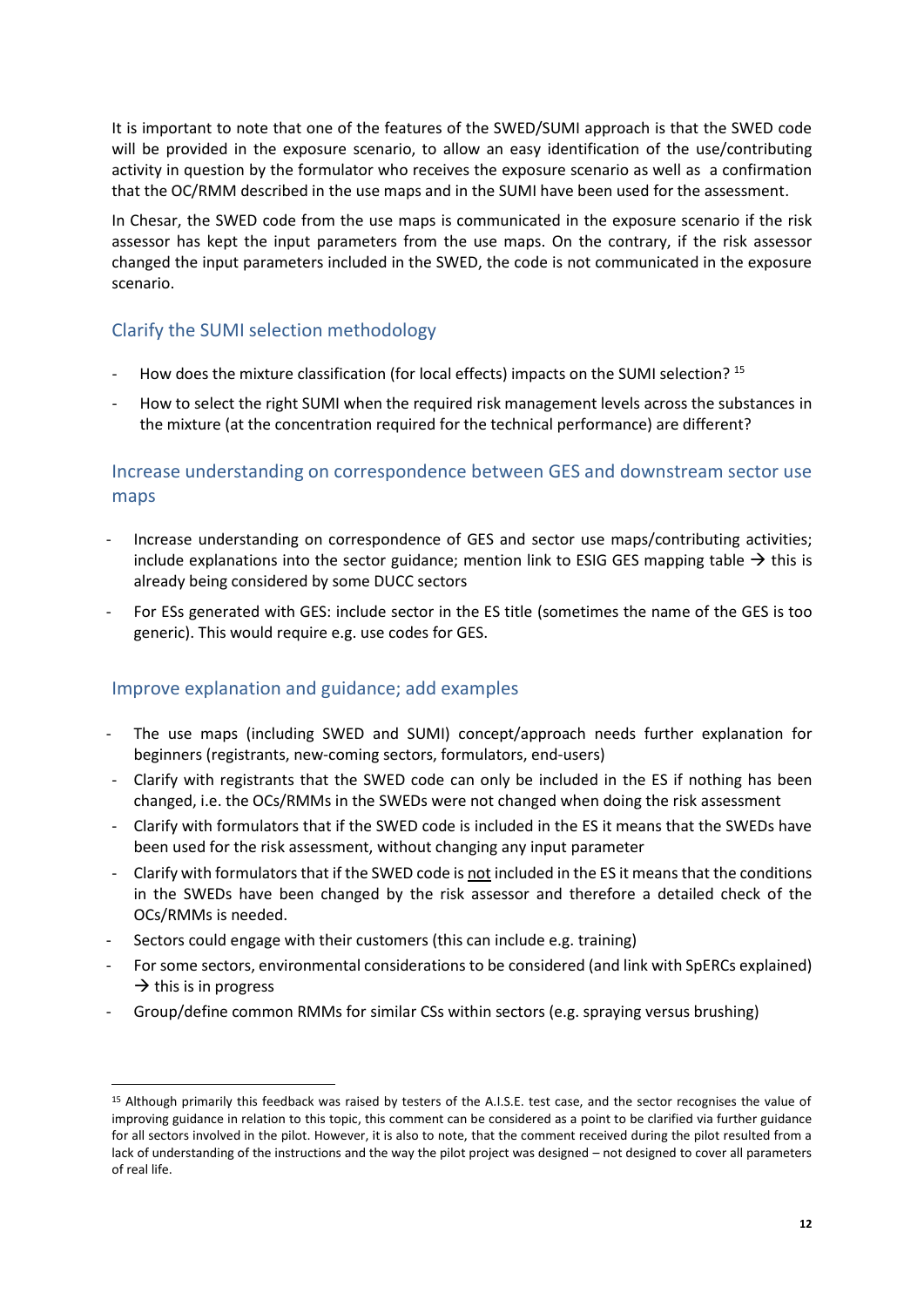## <span id="page-12-0"></span>Specific comments received on the CEPE approach

Some testers have suggested the following topics that could deserve further clarification of the CEPE approach:

- how to use toxicological data from ECHA website (e.g. which DNEL)  $^{16}$
- provide conversion tools for certain phys-chem properties
- what to do when a SWED cannot be validated.

These comments relate mainly to the quantitative validation method included in CEPE's approach (in addition to qualitative checking of the OCs/RMMs in received ESs against those in the SWED/SUMI, where a CEPE SWED code is not provided in the ES).

This quantitative method defines the applicability domain of the CEPE SUMIs, by calculating the expected exposures for each SWED and thereby defining a 'minimum tolerable DNEL' for safe use (i.e. giving an RCR <1). Formulators can compare the DNELs of (relevant) substances in their mixture against this value and derive an RCR: if <1 the use is deemed to be safe and the SUMI can be selected.

When a SWED cannot be validated – by the quantitative method above and/or by qualitative checking of OCs/RMMs – a formulator needs to take further action, e.g. by adapting the SWED conditions to reflect specific use conditions. This is outside the scope of this pilot. CEPE is developing supplementary guidance for members on next steps that formulators can take in such cases.

<sup>&</sup>lt;sup>16</sup> This is also relevant, more in general, in case a DU wants to perform a DU CSA using the use maps parameters.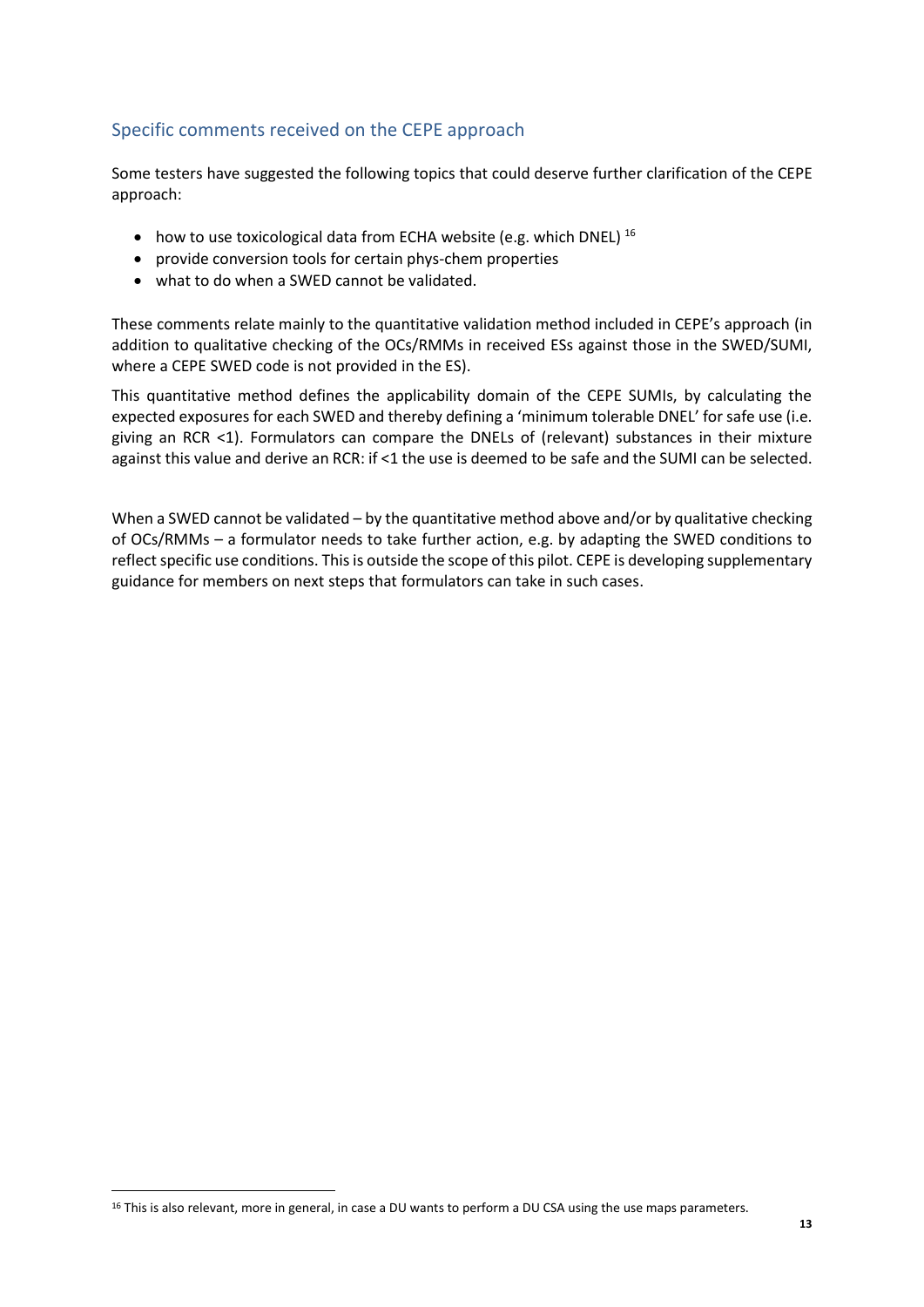## <span id="page-13-0"></span>**Annex I – Additional information provided to the testers as an introduction to the exercise**

## **Pilot Project on ESs and communication in the supply chain Formulator step: testing SUMI selection approach**

 $-$  ENES Action 4.1. lead by DUCC $-$ 

**Organisation of the DUCC SUMI pilot project**

#### **Participants**

This project is organised in the following way:

Lead: DUCC (Laura Portugal)

Core Group (in charge of the organisation of the pilot): Alejandro Garabatos (Cefic), Cornelia Tietz (ESIG), Divina Gomez (FEICA), Martin Glöckner and Sophie Dikoundou Njooh (EFCC), Giulia Sebastio (A.I.S.E.), Jan Robinson (CEPE), Evelyn Tjoe Nij (Cefic), Gerald Bachler (Consultant representing Concawe), Laure Anne Carton (ECHA), Andreas Ahrens (ECHA).

Participants: Formulators who have replied to the call for volunteer launched during summer 2018 by Cefic (ENES action 2.4) and formulators that will apply to this call for participation.

#### **Timing**

| What                                                                                                                                                                         | <b>Who</b>                       | When                   |
|------------------------------------------------------------------------------------------------------------------------------------------------------------------------------|----------------------------------|------------------------|
| Expression of interest by participants                                                                                                                                       | Volunteers                       | By 22 March            |
| Kick-off webex meeting with the formulators<br>• explain the tasks to be carried out, mixtures<br>and exposure scenarios to be used<br>• fix deadline to carry out exercises | <b>Formulators</b>               | Between 5 and 17 April |
| Testing exercise                                                                                                                                                             | <b>Formulators</b>               | Until mid-May 2019     |
| Webex for debriefing with Formulators                                                                                                                                        | Core group<br><b>Formulators</b> | $2nd$ week of June     |
| Preparation of a report                                                                                                                                                      | Core group                       | September              |